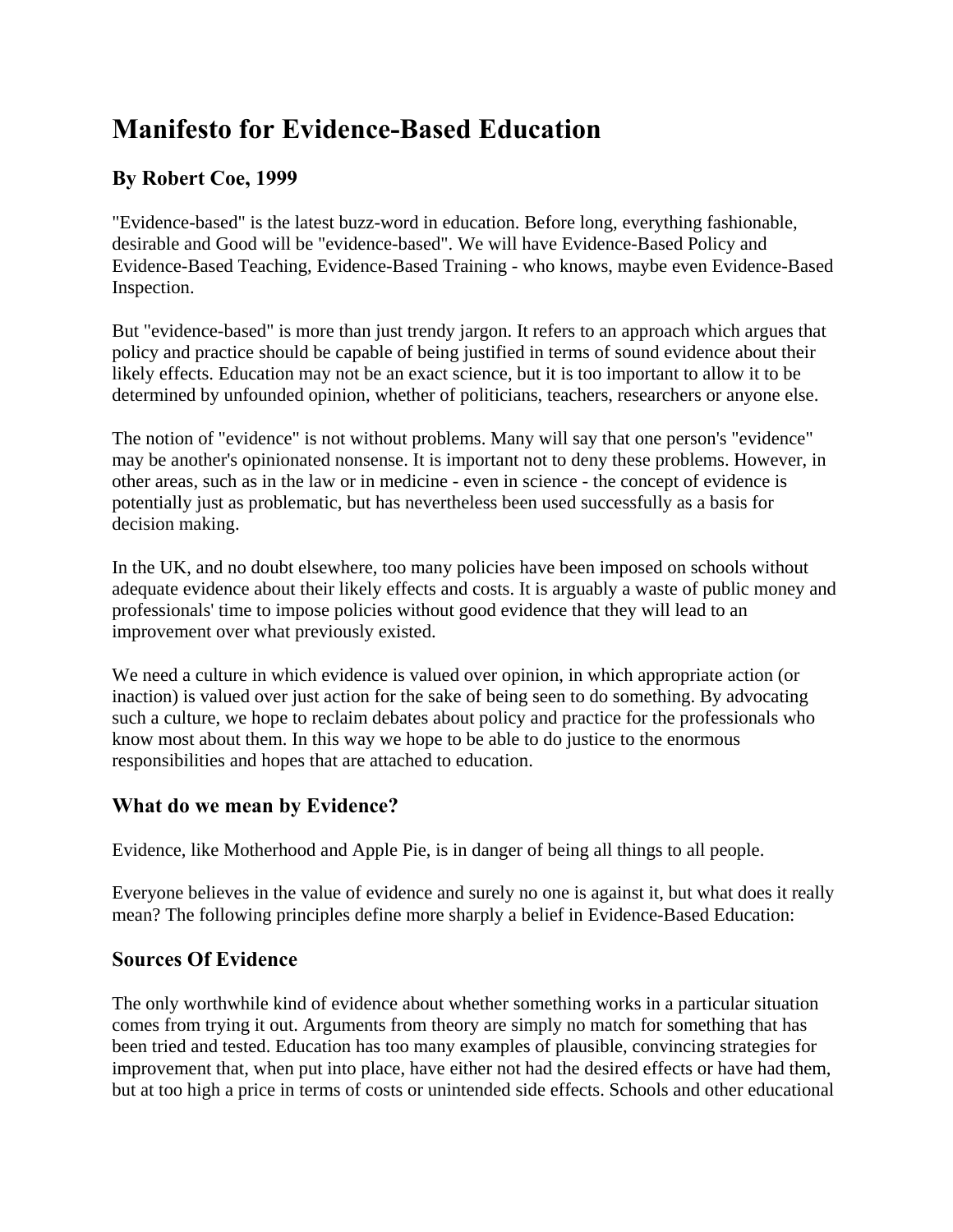systems are just too complicated for us to be able to make reliable predictions in the absence of realistic experimental trials. In the language of research, that means doing well controlled field experiments.

Much of the research that is done in education takes the form of surveys or "correlational" research: looking for relationships within existing systems. This kind of research can provide valuable insights into how different features of a situation are related, but it cannot tell us what the effects will be of making changes. For example, correlational studies of class size show that children taught in large classes learn as much as, and often more than, children in smaller classes. A few moments' thought can provide explanations for this apparently anomalous result. When schools have a choice, do they not put more manageable children into larger classes, thereby allowing more difficult pupils to be taught in smaller groups? And are not more popular, "successful" schools likely to be oversubscribed and so have larger classes than those with lower levels of achievement?

However, if we were to take this correlational research as a basis for action, we might be in danger of advocating large classes as a way of raising achievement. This, of course, is exactly the error committed by much of the research on "school effectiveness". Correlations between factors such as "high expectations" and high achievement are taken to imply that encouraging teachers to expect more would lead to a rise in achievement.

It is only by doing an experiment in which children are randomly allocated to classes of different sizes that we could truly separate the effects of class size from all the other related factors, and so judge the likely effects of a policy of say, reducing class sizes from 35 to 20. When such experiments have been done, they have found that indeed the children in smaller classes do learn more - although the size of the difference is perhaps not as large as might have been hoped (Finn and Achilles, 1990; Blatchford and Mortimore, 1994). When experiments have been done to see whether achievement can be raised by raising expectations, it has been found that - at least for experienced teachers who know their material and their students - it is not really possible to raise their expectations artificially. So this plausible strategy turns out not to be very helpful in practice (Raudenbush, 1984).

The results of experiments can sometimes be disappointing, and this has led to some rejection of the experimental method of enquiry. However, this is a version of "shoot the messenger": if the method is sound but fails to demonstrate the success of a particular strategy, then perhaps the strategy is at fault. It is a strange kind of logic that would argue that if a strategy is unlikely to be successful it would be better not to know this before implementing it. Surely, it is always better to know. Educational researchers are often disappointed if they get negative results, but negative results, particularly if they were to prevent us from wasting time and money on ineffective policies, might actually be more useful than positive ones.

One further objection to the use of experiments is that they are hard to do because they require large samples in order to obtain a "significant" result. This, however, is a misconception. Using the technique of "meta-analyis" (Fitz-Gibbon, 1984, 1985) it is possible to combine the results of numerous studies, of whatever size, as if they were all parts of a single overall study. Metaanalysis can give estimates of how big an effect is, based on an "average" of the available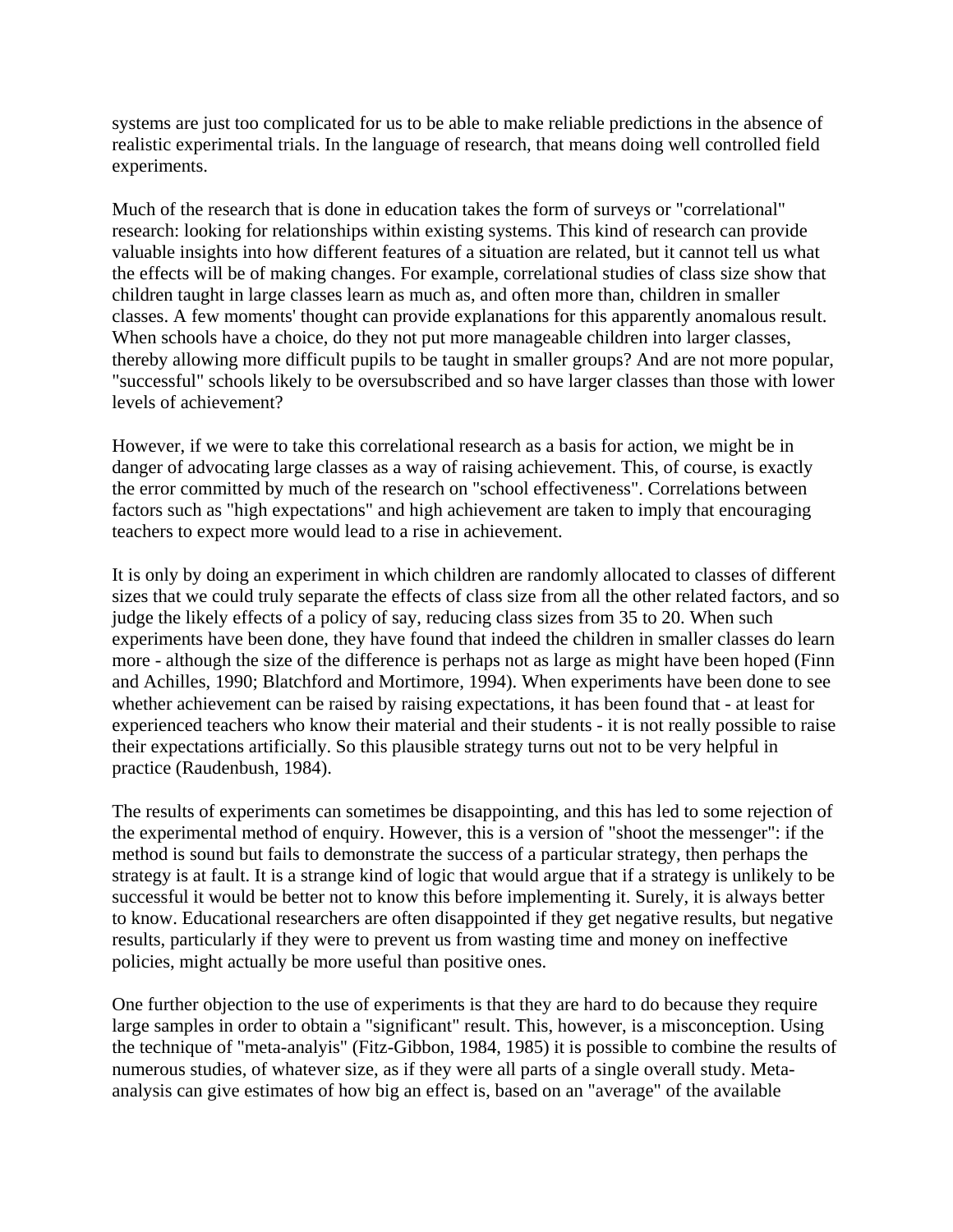evidence. This "effect size" is an important concept in evidence-based education. Meta-analysis can also identify the factors on which the effect may depend: if some studies have found it and others not, meta-analysis can help to say why. This ability to combine results from separate experiments is a very powerful research tool. A small experiment in a single school could be quite hard to interpret; but if other schools have done the same experiment and the results are combined, the overall findings could be highly significant.

The notion of "evidence" is quite problematic. Some of the issues are acknowledged here:

## **Evidence is not value-free.**

 Try to get a roomful of teachers, politicians or educational researchers to agree on the meaning of even something as apparently simple as "effective practice". One person's "effective practice" is another's "neo-liberal hegemony". A recent report commissioned by Ofsted on the state of educational research accuses much of it of being "partisan" which indeed it is, although it seems a bit rich for anything to be called "partisan" by Ofsted. Opponents of the "evidence-based" philosophy cite the value-laden nature of all "evidence" as a major problem with the approach. But need this be a problem? All educational endeavour carries its own values and objectives. If we tried to make these explicit we might be able to have an honest and democratic discussion about what values are important, instead of passing off a concealed values debate as a debate about evidence. We may not agree about the particular values, but at least we will then know what we are talking about.

#### **There are no universal solutions or quick fixes.**

 Education is so complex that slight and subtle differences in context may make all the difference to the effects of some change in policy or practice. One of the things that makes teaching so interesting is that what works for me may not work for you, and even may not work for me the next time I try it. This makes it seem unlikely that the kinds of simple, universal strategies much beloved by governments will produce the improvements intended, although only by trying them can we really be sure. However, this complexity does not mean that there can never be any worthwhile evidence about anything. A more useful kind of evidence would be that which seeks to throw light on exactly which features of the context are important, to find the conditions on which the outcome depends. When we have this kind of evidence we will understand better which strategies are likely to be most effective in each situation.

## **Evidence is often incomplete or equivocal.**

 One of the problems that commonly afflicts politicians is feeling the need to act, or at least to be seen to be acting, despite the absence of any clear evidence about what action is most appropriate. A more mature response in many areas of educational policy would be to acknowledge that we do not really know enough to support a clear decision. If the notion of using evidence as a basis for policy and practice is to take hold, then perhaps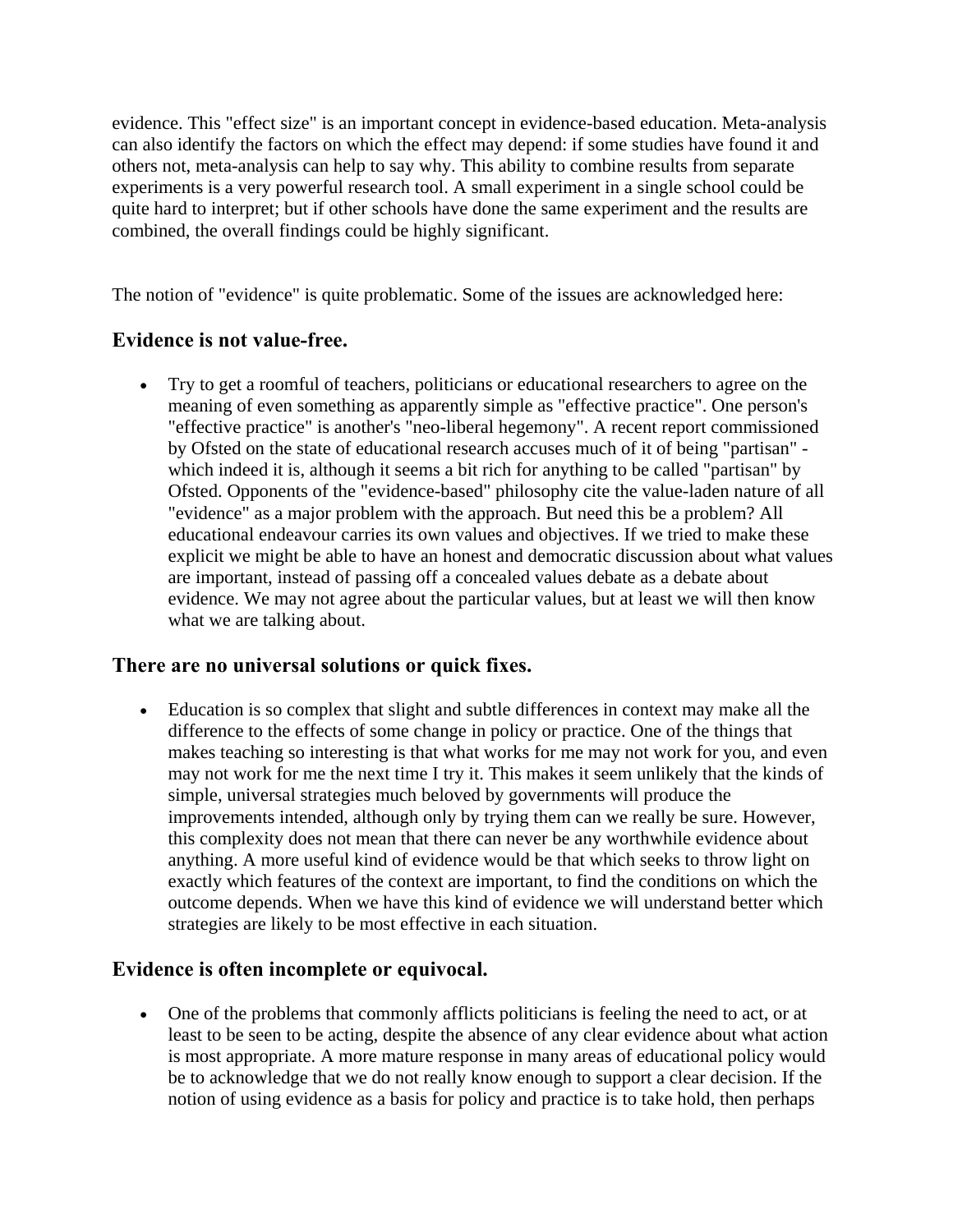we need to face up to this inadequacy and not make exaggerated claims for our limited knowledge. One of the implications of adopting evidence-based education would be that where evidence about some issue of importance is incomplete or ambiguous, we would not simply accept the fact, but seek to obtain the evidence we need. Equally where evidence is equivocal, we would need to explore the nature of the conflicting evidence and design further experiments to try to resolve it. Sadly, however, this almost never happens in educational research.

#### **Evidence can be quite complex.**

 In particular when statistical analyses are involved, evidence can be hard to interpret simply. Of course, it would be wrong to over-simplify, but it would be just as wrong not to make the evidence as accessible as possible. As good teachers know, most people can understand most things if they are explained well.

#### **How Could Education Be "Evidence-Based"?**

There are three main ways in which education could become more "evidence-based". These concern, firstly, the development of evidence-based policies, secondly, of evidence-based practice and, thirdly, the general promotion of a "culture of evidence".

#### **Evidence-Based Policies**

The need for evidence-based policies is clear. Politicians, government agencies and others repeatedly impose policy on schools with no - or at best limited - evidence about the likely costs and benefits. Change of any sort is always disruptive and should surely have to be justified. It would generally not be difficult or expensive to evaluate policies before they are imposed, and this should be routinely required.

There is an important difference between the kind of evidence that may justify advocating something as "good practice" and requiring it as policy. In the former case, teachers can make a judgement about whether something is applicable to their context or can adapt it to be most effective. Evidence derived from schools who have volunteered to try a particular innovation may well be relevant here: if it has worked for them, then it may well work for you. In the case of policy, however, where all schools are compelled to change what they are doing, the evidence to support it must be much stronger. It is not enough to know that something has worked in a selected group of volunteer schools. It may well be that schools who volunteer to take part in an initiative would have improved no matter what they did: identifying that there is a problem and being prepared to address it are often the largest parts of solving it. To justify imposing something as policy we must have evidence that it will work (or at least do no harm) in the hardest pressed, least amenable, most unlikely schools, who may well not volunteer for anything, as well as in schools that are already excellent and may reasonably feel no need to change.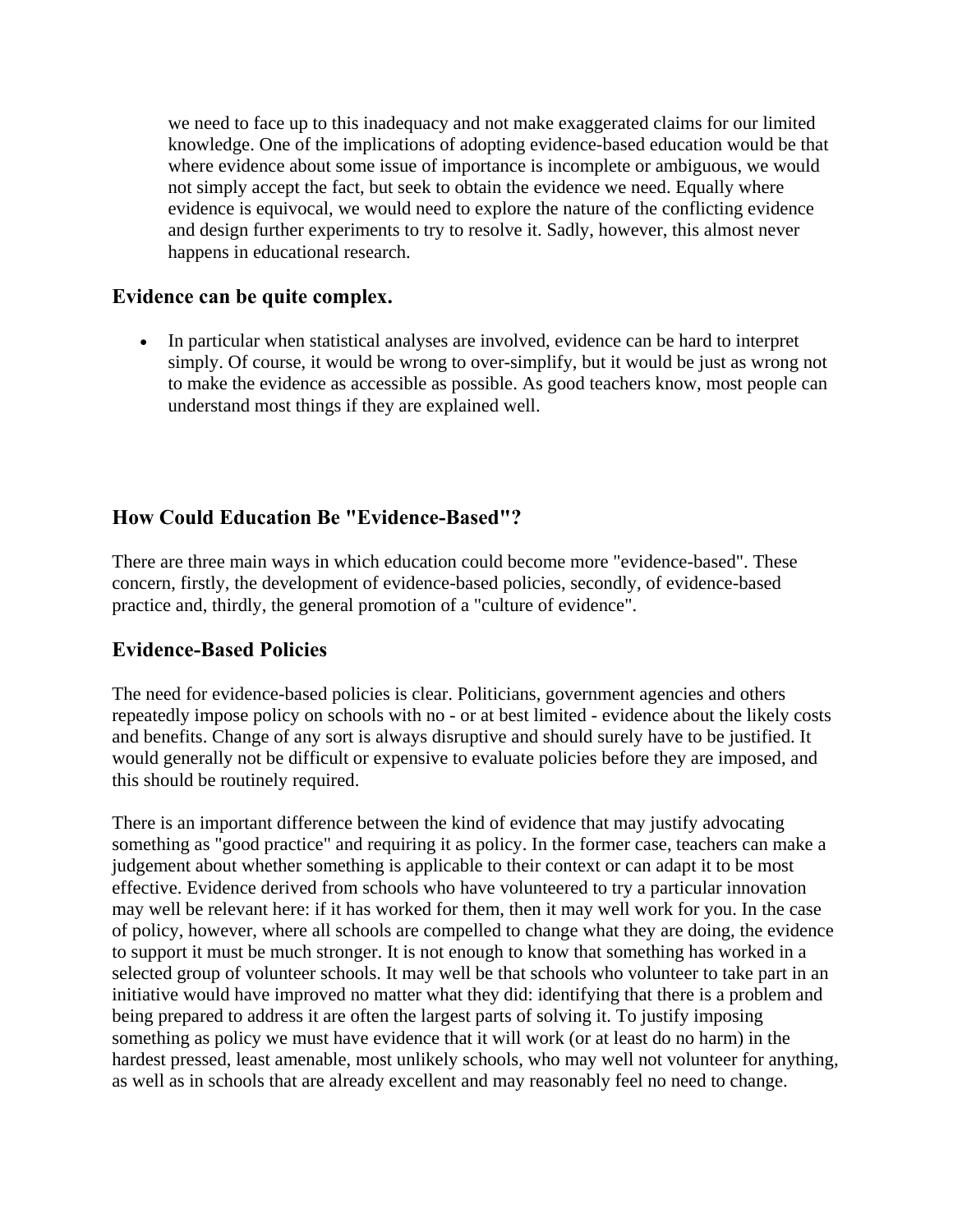### **Evidence-Based Practice**

There already exists a sizeable body of evidence on "good practice", though there may be questions about how sound some of it is, how familiar it is to practitioners and the extent to which it actually influences practice.

I have already argued that for practice to be soundly based on evidence, that evidence must come from experiments in real contexts. "Evidence" from surveys or correlational research is not a basis for action. This is not to say that these kinds of research are worthless; far from it. In order to know what strategies are worth evaluating experimentally we need to have the kind of prima facie case for their effects that is most easily gained from correlational and survey research. However, we should not make the mistake of thinking it is all over when we have done this research. The only really sound evidence about what works comes from actually trying it.

There has been a good deal of controversial debate recently about the extent to which practitioners are aware of research evidence, and whose fault this is. "Dissemination" is now a major part of many research contracts, which means that researchers are expected to disseminate their findings to practitioners. Certainly, much educational research is not presented in a form (or a forum) that makes it very accessible to teachers.

But there is more to the issue of dissemination than this. One of the descriptions that has been applied to CEM monitoring systems is "distributed research" (Fitz-Gibbon, 1996). The intention has always been that while CEM may send performance information into schools, it is only those who work in the schools who can interpret it. This makes the whole activity into a research collaboration, since research is not just about measuring things, but, crucially, about interpreting the results.

In the same way, practitioners must be more than just the recipients of researchers' findings. Teachers' local knowledge makes them vital participants in the processes of framing research questions and in collecting and interpreting data. "Dissemination" must take the form of communication among practitioners as well as between practitioners and researchers - in both directions.

## **A Culture Of Evidence**

The need for both policy and practice to be founded on evidence is part of a wider inadequacy in our approach to decision making across a range of social activity. It is part of a pre-scientific approach to social "science" that would look extremely incongruous in applied sciences such as engineering or medicine. No one would advocate building a particular structure, investing in an industrial process or using a medical treatment without good evidence to justify it. But it is part of the culture of social science that opinion can often have a status equal to - or even greater than - that of evidence as a basis for action.